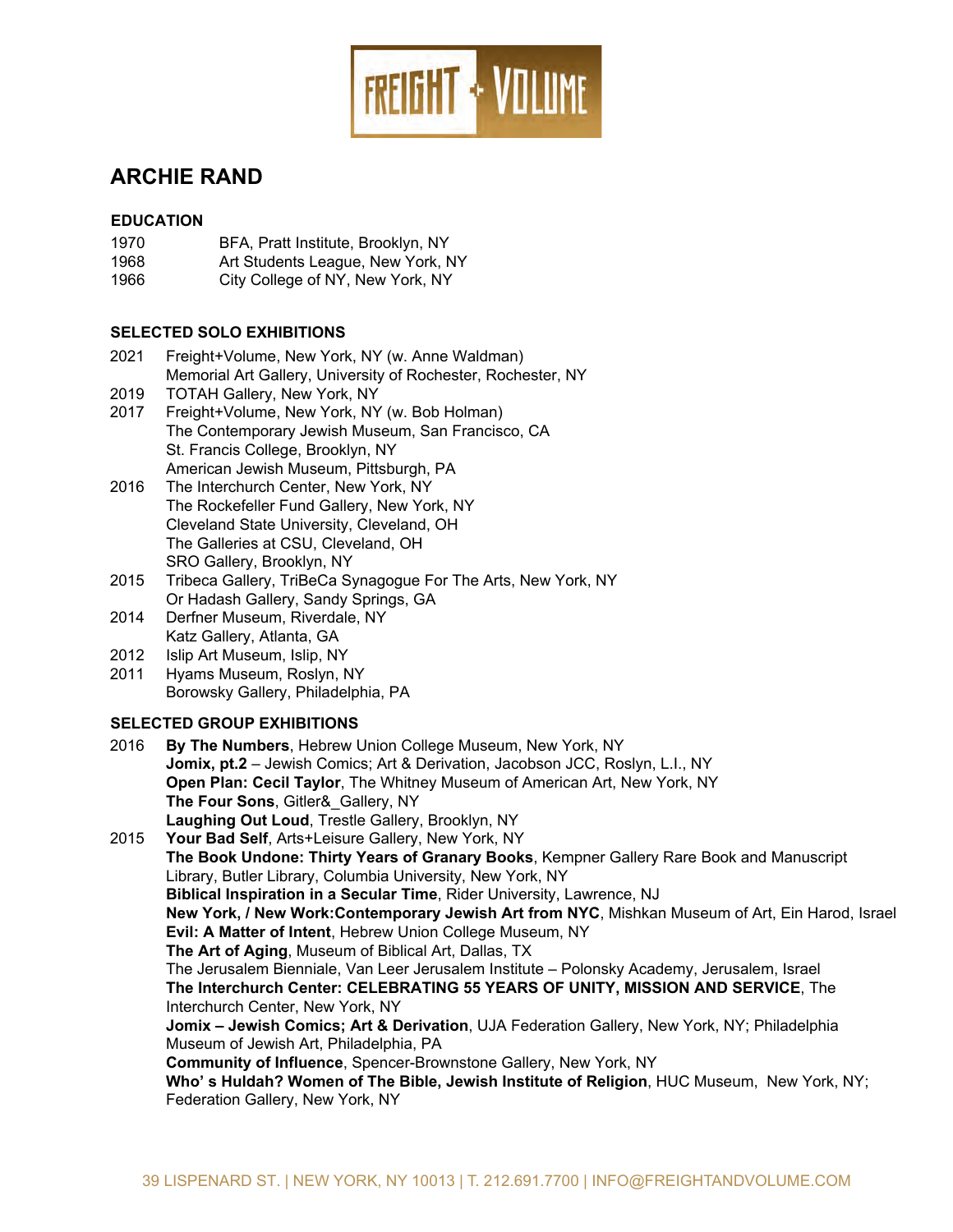

- 2014 **Rescue in Budapest**, Montclair State University, Montclair, NJ **Thought Bubbles**, Rhombus Space, Brooklyn, NY **Inventory – The EAM Collection**, Elmhurst Art Museum, Elmhurst, IL **Robert Creeley' s Library: The Poet' s Books as Art Museum and Network of Communications**, Hesburgh Gallery, University of Notre Dame, Notre Dame, IN **The Sexuality Spectrum**, Sherwin Miller Museum, Tulsa, OK
- 2013 **The Seventh Day: Revisiting Shabbat**, Jewish Institute of Religion, HUC Museum, New York, NY **John Ashbery Collects: A Poet Among Things**, Loretta Howard Gallery, New York, NY **The Sexuality Spectrum,** Hebrew Union College Museum, NY; The Philadelphia Museum of Jewish Art, Philadelphia, PA
- 2021 **Occupying Potato: The Cult of Potato**, 2012, Islip Art Museum, Islip, NY

#### **CURATORIAL PROJECTS**

- 2017 The Governor's Capitol Art Exhibition, Curator/Juror, Wyoming State Museum, Cheyenne, WY
- 2010 Marion Greenstone: Palazzo Zenobio, Venice, Italy
- Brooklyn College MFA Thesis Exhibition: NYCAMS Gallery, New York, NY

#### **PUBLISHED WRITINGS**

- 2016 The Galleries at Cleveland State University, *"Sixty Paintings From the Bible,"* Samantha Baskind, 2016
- 2015 Blue Rider/Penguin/Random House, *"The 613,"* Archie Rand, 2015
- 2004 Plum Blossoms Gallery, *"Do a Book,"* (illustrations), NY, 2004 Pi Publications, *"Disappointed with Robert Creeley's Poems In Response to 54 Drawings By Archie Rand, I Write My Own,"* Crag Hill, 2004
- 1997 Metro Books, *"Cigars,"* Red Howard, (illustration), 1997 Todtri Books, *"Smoke,"* J.M. Kuntz, (illustration), NY, 1997
- 1985 Jerusalem College, *"Pinsky School for Overseas Students,"* (cover and centerfold), 1985
- 1968 Joe Early, *"The Pitch,"* (illustration), NY, 1968

#### **PRESS**

- 2020 Schwabsky, Barry. *"Archie Rand: BravinLee Programs,"* ArtForum, 2020
- 2017 Friedman, Sally. *"Determined lawyer gives new life to Burlington City home,"* Philadelphia Inquirer, July 29, 2017

Mullins, G.W. *"Light Of The Moon Artist C.L. Hause Announces Art Show in Dumbo District of Brooklyn New York,"* Free-Press-Release.com, July 22, 2017

"Archie Rand on The 613," SF Gate, July 21, 2017

McMullen, Randy. *"Got Bay Area weekend plans? Here are some ideas: Lively and righteous work of art,"* The Mercury News, July 20, 2017

Harris, Liz. *"Jazz, poetry, S.F. Jewish Film Fest and other best bets,"* The Jewish News of Northern California, July 20, 2017

*"Archie Rand on "The 613,"* San Francisco Gate& Carpe Diem: San Francisco & Wherevent, June, 2017 Schutz, Dana, David Salle. *"Problem Painters: Dana Schutz and David Salle in Conversation,"* Modern Painters, March 23, 2017

2016 Schwabsky, Barry. *"Exit Art,"* The Brooklyn Rail, November 1, 2016 Relyea, Laura. *"Preview: In its 25th year, MJCCA' s star-studded Book Festival continues with Kenny Loggins, Jonathan Safran-Foer and more,"* ArtsATL, October 31, 2016 Litt, Steven. *"Final days to see Archie Rand' s wild, juicy biblical paintings at CSU gallery,"* The Plain Dealer (Cleveland), October 6, 2016 Milford, Kate. *"Museum at Eldridge Debuts New Art Gallery With Mark Podwal Exhibit,"* The Lowdown NY, September 20, 2016